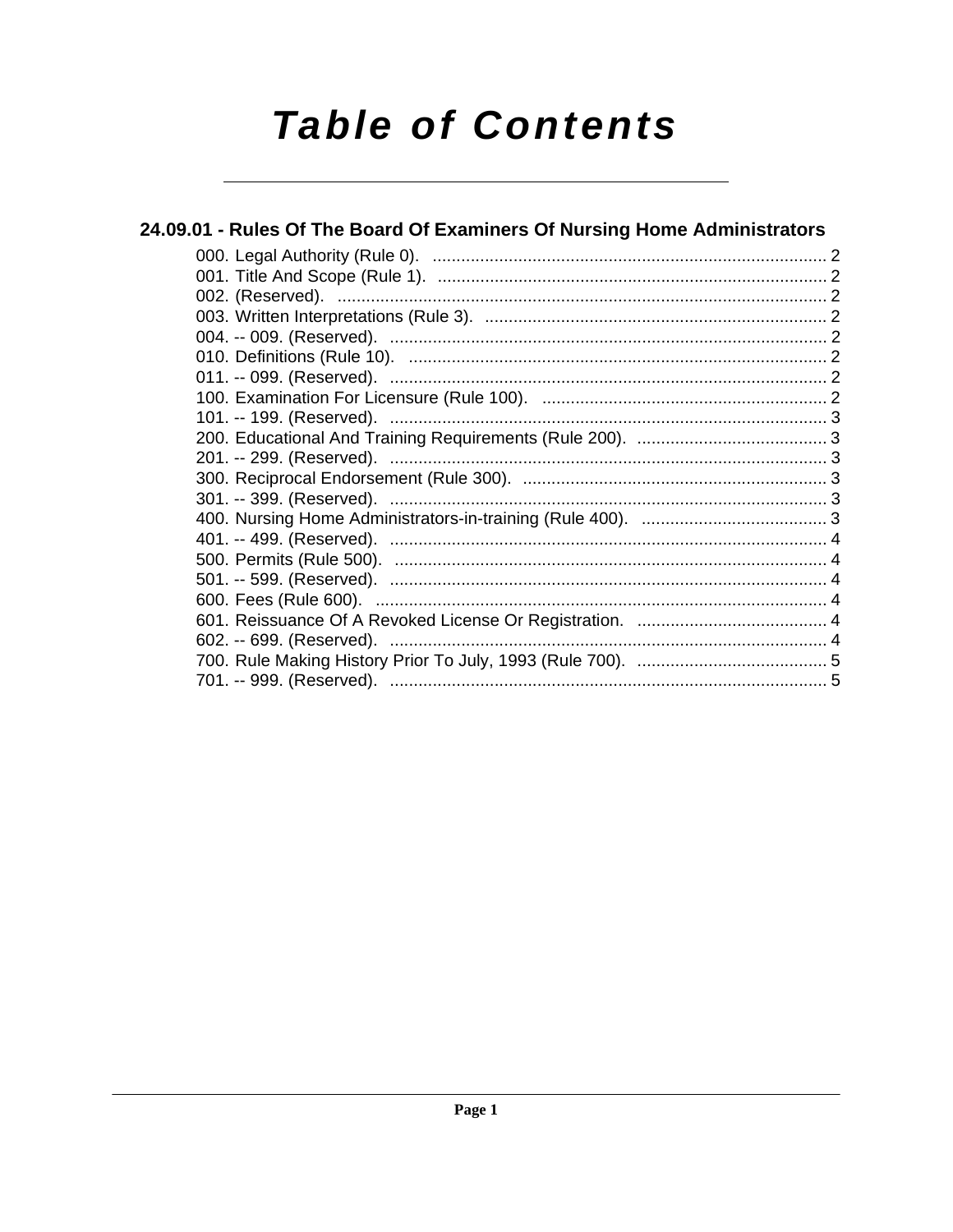#### **IDAPA 24 TITLE 09 Chapter 01**

#### **24.09.01 - RULES OF THE BOARD OF EXAMINERS OF NURSING HOME ADMINISTRATORS**

#### <span id="page-1-14"></span><span id="page-1-1"></span><span id="page-1-0"></span>**000. LEGAL AUTHORITY (Rule 0).**

These rules are hereby prescribed and established pursuant to the authority vested in the Board of Examiners of Nursing Home Administrators by the provisions of Section 54-1604, Idaho Code. (7-1-93)

#### <span id="page-1-16"></span><span id="page-1-2"></span>**001. TITLE AND SCOPE (Rule 1).**

These rules shall be cited as IDAPA 24.09.01, "Rules of the Board of Examiners of Nursing Home Administrators". (7-1-93)

<span id="page-1-3"></span>**002. (RESERVED).**

#### <span id="page-1-17"></span><span id="page-1-4"></span>**003. WRITTEN INTERPRETATIONS (Rule 3).**

The board may have written statements which pertain to the interpretation of the rules of this chapter. Such interpretations, if any, are available for public inspection and copying at cost in the main office of the Bureau of Occupational Licenses. (7-1-93)

#### <span id="page-1-5"></span>**004. -- 009. (RESERVED).**

#### <span id="page-1-11"></span><span id="page-1-6"></span>**010. DEFINITIONS (Rule 10).**

<span id="page-1-9"></span>**01. Board**. The Board of Examiners of Nursing Home Administrators as prescribed in Section 54- 1601, Idaho Code. (7-1-93)

# <span id="page-1-7"></span>**011. -- 099. (RESERVED).**

# <span id="page-1-12"></span><span id="page-1-8"></span>**100. EXAMINATION FOR LICENSURE (Rule 100).**

**01. Examination Fee**. The examination fee for the national examination shall be in the amount as determined by the National Association of Board of Examiners of Nursing Home Administrators and shall be paid to the entity administering said examination. The examination fee is in addition to the license fee provided for in Section 54-1604, sub-paragraph (g), Idaho Code. (3-10-00)

<span id="page-1-13"></span>**02. Good Moral Character**. Evidence of good moral character on the application form is to be signed by two (2) reputable individuals not more than one (1) of which may be a minister, priest, rabbi, or their equivalent and neither shall be members of the applicant's family. (7-1-93)

<span id="page-1-10"></span>**03. Content Of Exam, Passing Scores**. The examination shall be that issued by the National Association of Board of Examiners of Nursing Home Administrators, and an examination pertaining to Idaho law and rules governing nursing homes. The passing of the National Association of Board of Examiners of Nursing Home Administrators examination shall be the scale score passing point as established by NAB. The passing score of the Idaho Laws and Rules Examination shall be seventy-five percent (75%). (7-1-93) Idaho Laws and Rules Examination shall be seventy-five percent  $(75\%)$ .

**04. Date And Location Of Exam**. Examinations shall be held at the location and at the times determined by the entity administering the national examination. The state examination shall be a take-home examination and be returned to the Board upon submission of the application. The applicant shall further certify to the Board that he or she has reviewed, understands, and will abide by the state laws and rules governing Nursing<br>Home Administrators and facilities. (3-10-00) Home Administrators and facilities.

<span id="page-1-15"></span>**Suitability Requirements**. An applicant shall be deemed to have met the suitability requirements referred to in Section 54-1605, Idaho Code, by compliance with sub-paragraphs 2 or 3 of that section. (7-1-93)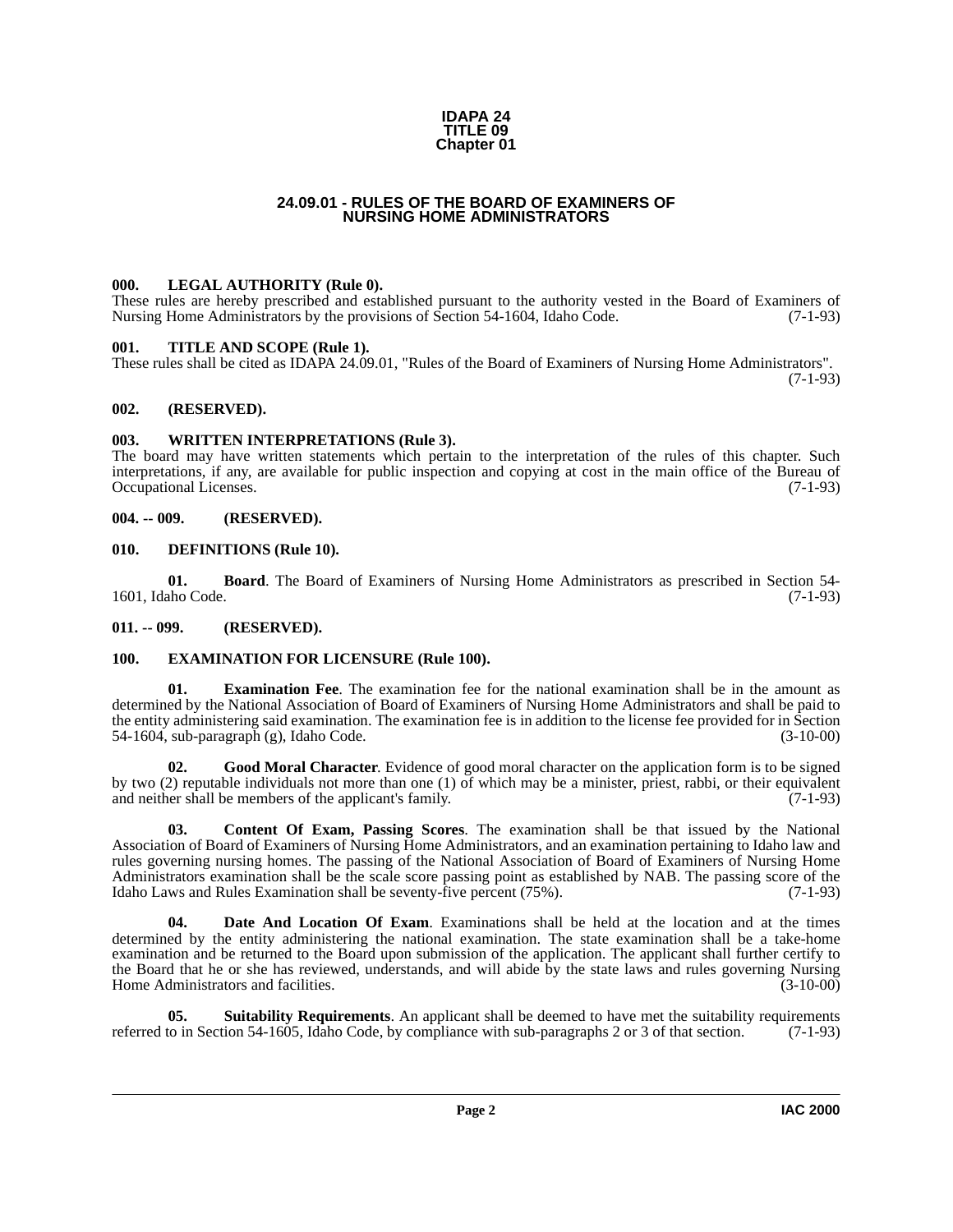# <span id="page-2-0"></span>**101. -- 199. (RESERVED).**

#### <span id="page-2-7"></span><span id="page-2-1"></span>**200. EDUCATIONAL AND TRAINING REQUIREMENTS (Rule 200).**

<span id="page-2-8"></span>**01. Educational Requirements**. In order to be credited toward the educational requirements of the Act, a seminar or course of study must be relevant to nursing home administration as determined by the Board and sponsored by accredited universities or colleges, State or National health related associations, and/or approved by NCERS (National Continuing Education Review Service). (7-1-93)

<span id="page-2-14"></span>**Requirements For License Renewal**. The department shall refuse to renew a Nursing Home Administrators license unless the required fee is accompanied by evidence of having met the educational and training requirement set forth in these rules on the form provided for that purpose by the Bureau of Occupational Licenses.

(7-1-98)

<span id="page-2-13"></span>**03. Renewal Of License**. Applicants for renewal of license shall be required to attend a minimum of twenty (20) clock hours of courses approved under Subsection 200.01 within the preceding twelve (12) month period.  $(7-1-98)$ 

<span id="page-2-6"></span>**04.** Credit Received Toward Renewal Of License. Credit received toward renewal of license may not ugain toward renewal of license for another license year. (7-1-98) be used again toward renewal of license for another license year.

# <span id="page-2-2"></span>**201. -- 299. (RESERVED).**

#### <span id="page-2-11"></span><span id="page-2-3"></span>**300. RECIPROCAL ENDORSEMENT (Rule 300).**

An applicant for licensure by reciprocal endorsement will be required to take and pass the examination pertaining to Idaho law and rules governing nursing homes. Applicants are required to have taken and passed the National Association of Boards of Examiners for Nursing Home Administrators (NAB) examination. (7-1-98)

#### <span id="page-2-4"></span>**301. -- 399. (RESERVED).**

# <span id="page-2-10"></span><span id="page-2-5"></span>**400. NURSING HOME ADMINISTRATORS-IN-TRAINING (Rule 400).**

<span id="page-2-12"></span>**01. Related Health Care** Field. "Related health care field" shall mean a field in health care related to administration.

<span id="page-2-15"></span>**02. Trainees**. Trainees must work on a full time basis in an Idaho licensed nursing health care facility, preferably a nursing home. Full time shall be a forty (40) hour per week work schedule with consideration for normal leave taken. Failure to comply with this rule or Section 54-1610, Idaho Code, shall not receive credit as a Nursing Home Administrator-In-Training. (7-1-98)

a. Quarterly reports for those trainees employed in a nursing home must reflect that the preceptor of the trainee has instructed, assisted and given assignments as deemed necessary to fulfill the requirements of Subsection 400.03. (7-1-98)

**03.** Nursing Home Administrator-In-Training Requirements. A Nursing Home Administrator-in-<br>shall be required to train in all phases of nursing home administration including the following: (7-1-93) Training shall be required to train in all phases of nursing home administration including the following:

<span id="page-2-9"></span>

| a. | Resident Care Management.                              | $(7-1-98)$ |
|----|--------------------------------------------------------|------------|
| b. | Personnel Management.                                  | $(7-1-93)$ |
| c. | Financial Management.                                  | $(7-1-93)$ |
| d. | Environmental Management.                              | $(7-1-98)$ |
| e. | Meeting Regulations and Governing Entities Directives. | $(7-1-98)$ |
|    |                                                        |            |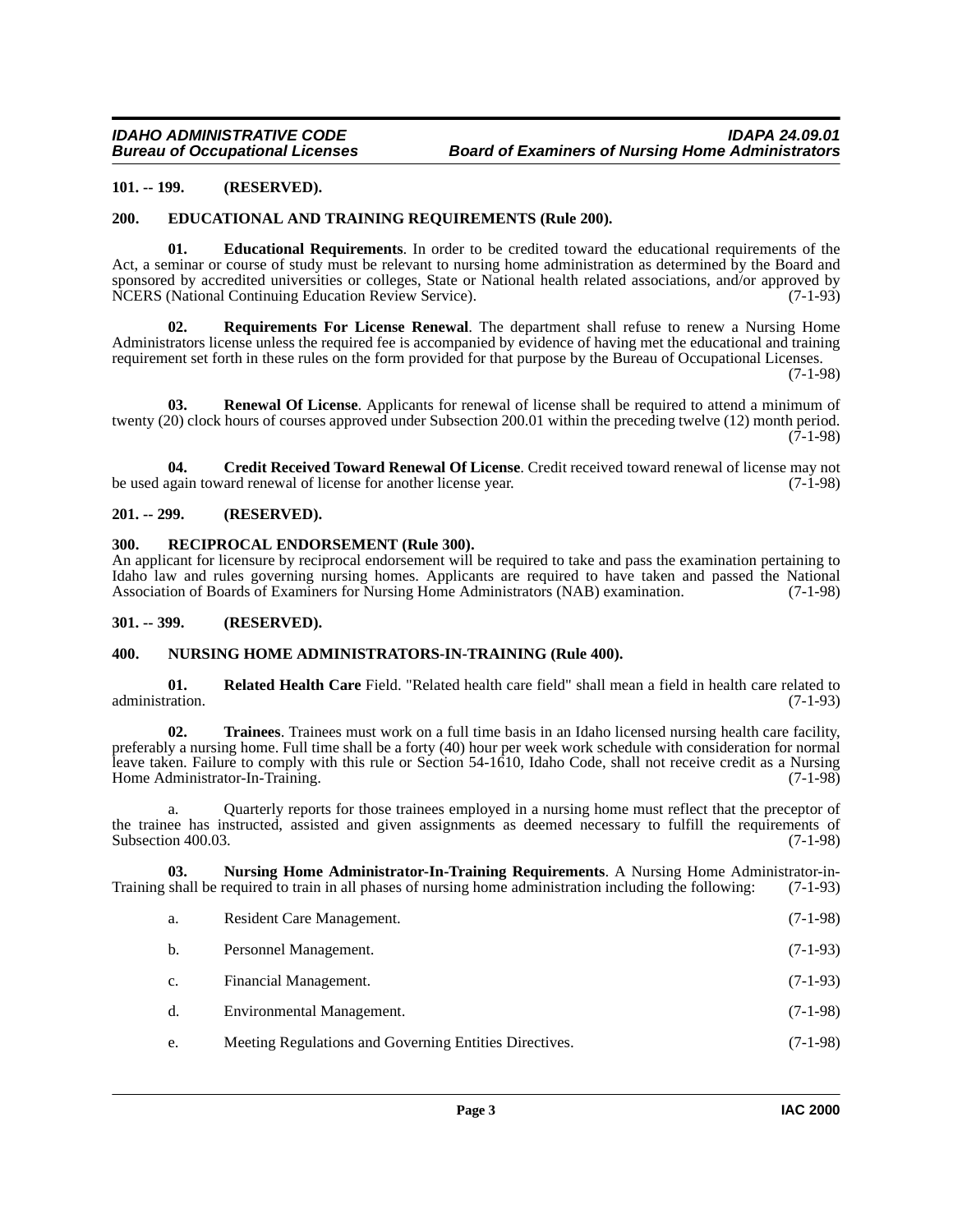<span id="page-3-7"></span>f. Organizational Management. (7-1-98)

**04.** Facility Administrator. If the facility administrator is not the preceptor, the trainee must spend no less than thirty-two (32) hours a month with the preceptor in a training and/or observational situation in the six (6) areas of nursing home administration as outlined in Subsection 400.03. Quarterly reports must reflect particular emphasis on the six (6) phases of nursing home administration during the time spent in the nursing home. (7-1-98)

#### <span id="page-3-12"></span>**05. Preceptor Certification**. (7-1-93)

a. A nursing home administrator who serves as a preceptor for a nursing home administrator-intraining must be certified by the Board of Examiners of Nursing Home Administrators. The Board will certify the Idaho licensed nursing home administrator to be a preceptor who: (7-1-98)

Is currently practicing as a nursing home administrator and who has practiced a minimum of two (2) consecutive years as a nursing home administrator; and (7-1-98)

ii. Who successfully completes a six (6) clock hour preceptor orientation course approved by the  $Board.$  (7-1-93)

b. The orientation course will cover the philosophy, requirements and practical application of the nursing home administrator-in-training program and a review of the six (6) phases of nursing home administration as outlined in Subsection 400.03. (7-1-93) outlined in Subsection 400.03.

#### <span id="page-3-0"></span>**401. -- 499. (RESERVED).**

#### <span id="page-3-11"></span><span id="page-3-1"></span>**500. PERMITS (Rule 500).**

<span id="page-3-14"></span>**01. Requirements For Issuance**. A temporary permit may be issued for one (1) year upon application and payment of fees. No more than one (1) temporary permit may be granted to any applicant for any reason.

(7-1-98)

<span id="page-3-9"></span>**02. Issuance Of A Temporary Permit Does Not Obligate The Board**. Issuance of a temporary permit does not obligate the board to subsequently issue a license. Issuance of a subsequent license depends upon a successful application to the Board. (7-1-98)

# <span id="page-3-2"></span>**501. -- 599. (RESERVED).**

#### <span id="page-3-8"></span><span id="page-3-3"></span>**600. FEES (Rule 600).**

**01. Original License And Annual Renewal Fee**. Original Licenses and Annual Renewal Fee - Sixtyfive dollars  $(\$65)$ . (7-1-98)

<span id="page-3-15"></span><span id="page-3-10"></span><span id="page-3-6"></span>

| 02.           | <b>Application Fees.</b>                                                       | $(3-10-00)$ |
|---------------|--------------------------------------------------------------------------------|-------------|
| a.            | Original application fee sixty-five dollars (\$65).                            | $(3-10-00)$ |
| $\mathbf b$ . | Endorsement application fee sixty-five (\$65).                                 | $(3-10-00)$ |
| 03.           | <b>Temporary Permit Fee.</b> Temporary Permit Fee - Sixty-five dollars (\$65). | $(7-1-93)$  |

# <span id="page-3-13"></span><span id="page-3-4"></span>**601. REISSUANCE OF A REVOKED LICENSE OR REGISTRATION.**

Application for the re-issuance of a license shall be made on the same form as an applicant for an original license and submit to a special examination at the discretion of the Board. (7-1-98)

# <span id="page-3-5"></span>**602. -- 699. (RESERVED).**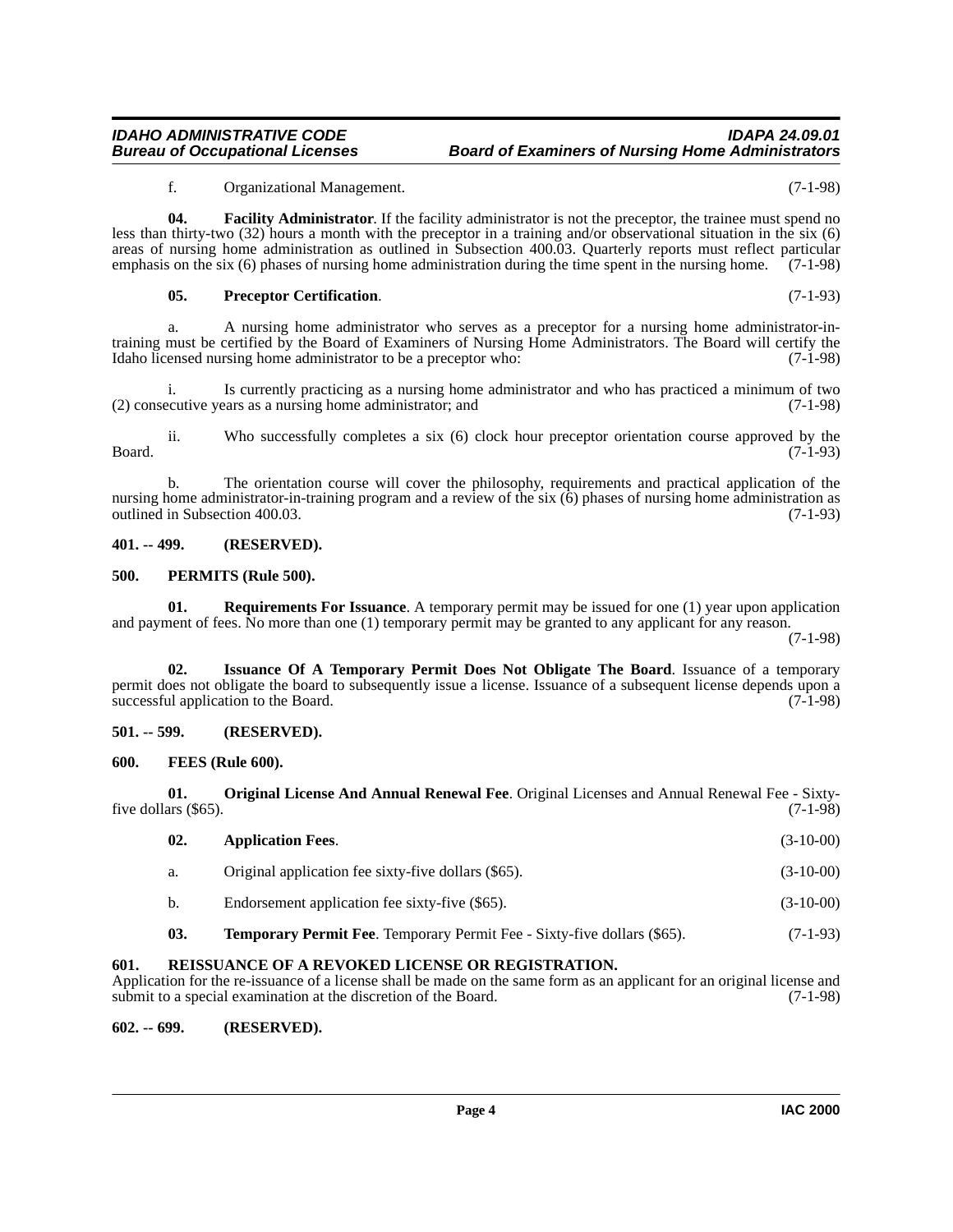# <span id="page-4-0"></span>**700. RULE MAKING HISTORY PRIOR TO JULY, 1993 (Rule 700).**

<span id="page-4-2"></span>Adoption date December 7, 1978 Effective date January 1, 1979 Adoption date December 24, 1985 Effective date January 13, 1986 Effective date January 18, 1990 Adoption date March 26, 1993 Effective date April 15, 1993 (7-1-93)

# <span id="page-4-1"></span>**701. -- 999. (RESERVED).**